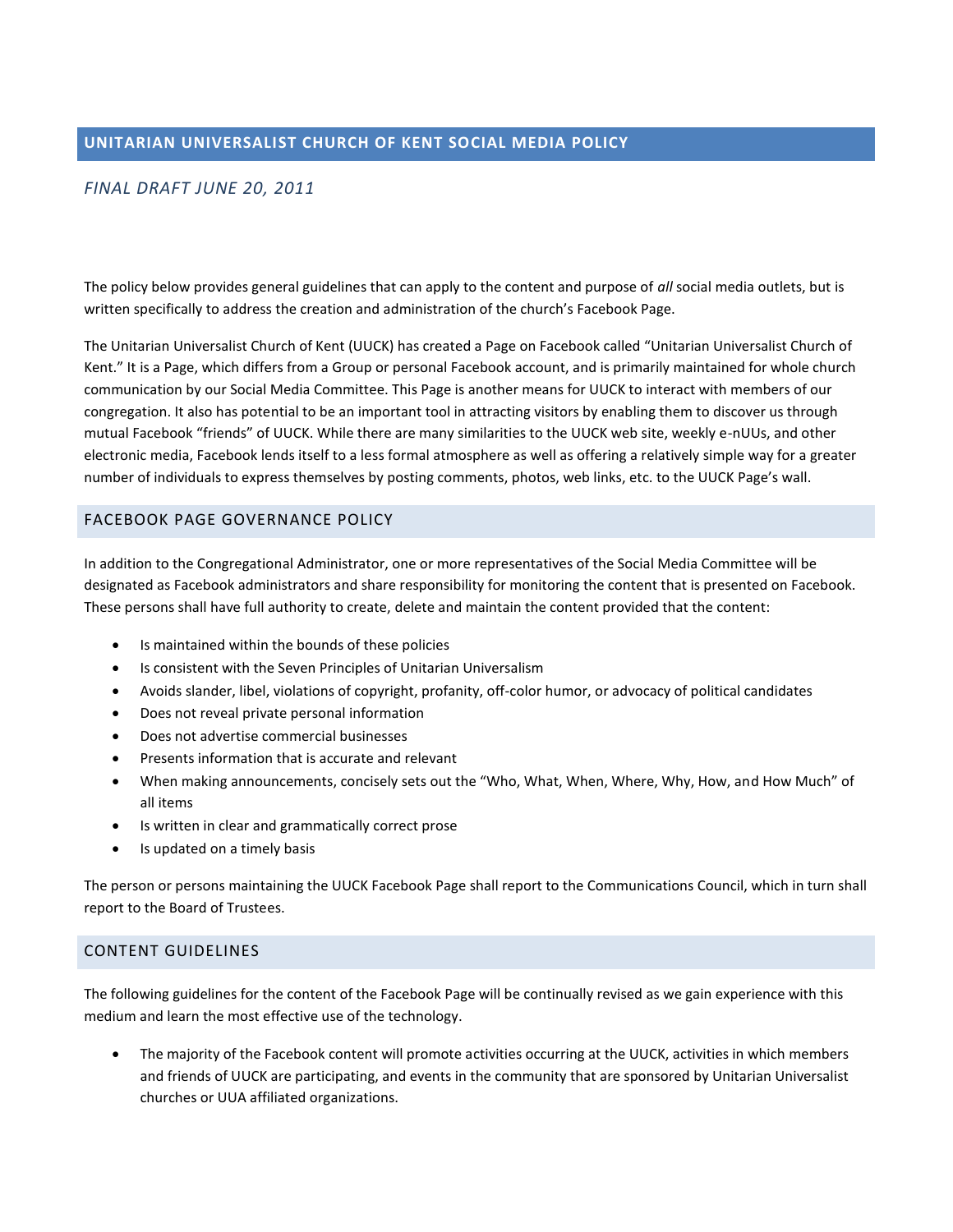- Other types of content will include personal comments, photos, etc. from the Page administrators, and people who have "liked" the Page and these will be related to UUCK, Unitarian Universalism, and members or friends of our congregation.
- A list of filter words (including foul language, racial slurs, derogatory sexual and cultural references) will be maintained by the Social Media Committee and posts will be subject to filtering.
- The Facebook page will be for whole church communication, and is not intended to be specific to groups or committees with the church (except where these committees share communication with the entire church). Groups or committees may form a Facebook Group.

[http://www.facebook.com/help/?faq=13622&ref\\_query=How+are+Pages+different+from+groups%3F](http://www.facebook.com/help/?faq=13622&ref_query=How+are+Pages+different+from+groups%3F)

- The UUCK logo, colors, and typefaces should be consistent with the UUCK website guidelines and resemble our other media "branding" styles.
- The UUCK mission statement will be included in the Info section of the Page.
- The name of the minister should be easily accessible as well as an identifying photo, however it should be clear that administrator posts are not necessarily from the minister.
- The account owner needs to be registered with an email address such as [uukent@sbcglobal.net](mailto:uukent@sbcglobal.net) so that ownership can be transferred if and when we have personnel changes.
- The contact information for UUCK should be prominently displayed, as well as links to the church web site and other social media venues.
- The UUA has been notified that UUCK has a Facebook Page and we have asked to be added to any UUA social media directories or resources that are available.
- Users of the Facebook Page, Facebook Groups, as well as other social media outlets are subject to the User Agreement (see addendum). Use of the Page, Groups or other outlets constitutes agreement to abide by the User Agreement.
- Photos should be of a presentable quality but this is not as critical as the requirements for photos on the web site or newsletter.
- Photos posted will be with the consent of the owner of the photo, as well as those pictured in the photo.
- Individuals may "tag" themselves in photos, but should refrain from tagging others due to safety and security concerns. (More on "tagging": [http://www.facebook.com/help/search/?q=What%20is%20photo%20tagging\)](http://www.facebook.com/help/search/?q=What%20is%20photo%20tagging)
- Photo opt-out: Individuals and parents of children may request that photos of them not be included on the Facebook Page (or other social media sites including the church website) by sending an e-mail to the Congregational Administrator [\(uukent@sbcglobal.net\)](mailto:uukent@sbcglobal.net). The Congregational Administrator shall notify the Communications Council to apply the opt-out to the website, newsletter, and all social media venues.
- Administrators should monitor the UUCK Facebook Page and remove any content, including photos, that does not comply with the guidelines contained herein; habitual offenders may be banned from further contributions to the Page.
- Posting should be checked for inappropriate content on a daily basis.
- New content should be added by an administrator at least once per week.
- Content will include (but is not limited to) church announcements, links to the newsletter, links to sermon publications, upcoming services and events.
- Administrators should be active in finding content.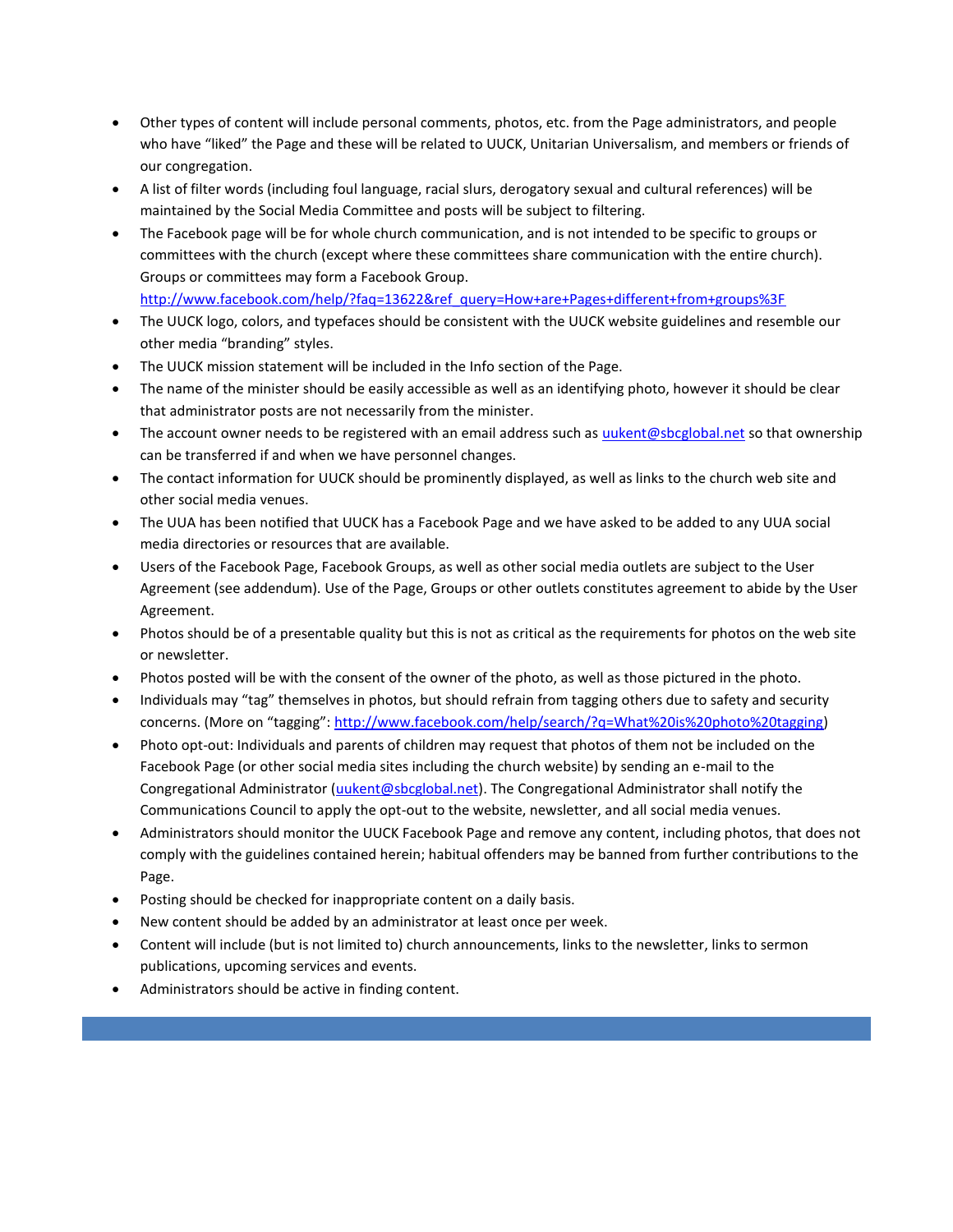## **ADDENDUM: SOCIAL MEDIA USER AGREEMENT**

This user agreement pertains to the creation, administration, and participation in social media outlets that are affiliated with the church, such as Facebook or Yahoo groups, e-mail lists, etc.

We all want the Unitarian Universalist Church of Kent Social Media Community to be a safe and comfortable environment through which people connect and share ideas and information, and to be a useful and productive tool for growing and learning together. To ensure this, each participant agrees to the following as a condition for participation:

- I will behave responsibly and respectfully towards everyone using the UUCK's social media outlets, respecting their values and viewpoints as well as their rights and feelings.
- I will work with others to ensure that the community remains welcoming to new participants and ideas, and embraces diversity.
- Acknowledging that differences of opinion and conflict will undoubtedly occur, I agree to resolve conflict constructively.
- I understand that every member of this community is entering into this same agreement and that we all have a stake in seeing that it is observed and enforced. My behavior towards other members of this community will reflect that I am abiding by this agreement.
- I acknowledge that if the Social Media Committee and/or the Committee on Ministry and/or the board concludes that I have repeatedly and willfully violated this agreement, my rights to participate in this community can be terminated.

### UNITARIAN UNIVERSALIST CHURCH OF KENT SOCIAL MEDIA REMINDERS

Users of UUCK social media outlets (email lists, Facebook groups, and the like) are expected to observe commonly held and understood rules of behavior. Be careful and cautious about what you say about whom/what. Anything you say here you should be willing to see in print on the front page of the New York Times, for example. Communication that is not appropriate for such broad distribution will be deleted. Be cautious with electronic communication. Without the body language and facial gestures of face-to-face communication, it can be easily misinterpreted and escalate a touchy situation into a full-fledged argument before those participating realize what has happened.

#### SOCIAL MEDIA DOS AND DON'TS

- $\checkmark$  Do engage in civil discourse and treat each other decently and with respect.
- $\checkmark$  Do have authentic conversations from the head, the heart, and the gut.
- $\checkmark$  Do foster a spirit of group creativity, experimentation, exploration, and good will.
- $\checkmark$  Do have a shared commitment to work together toward better communication and better conversations.
- $\checkmark$  Do share your insights, your knowledge, and your gifts and talents.
- $\checkmark$  Do help newcomers feel welcomed, and contributors feel valued.
- $\checkmark$  Do support each other in a positive and affirming way.
- $\checkmark$  Do discuss problems and controversial issues in a constructive and general way to avoid hurting others' feelings or starting flame wars.
- Don't send personal attacks, slurs, or offensive or disruptive messages.
- Don't "flame": "Flaming" is sending messages that are far more belligerent, sarcastic, accusatory, or just plain mean than you would be in person. If you are tempted to send an angry message, take a walk around the block first.